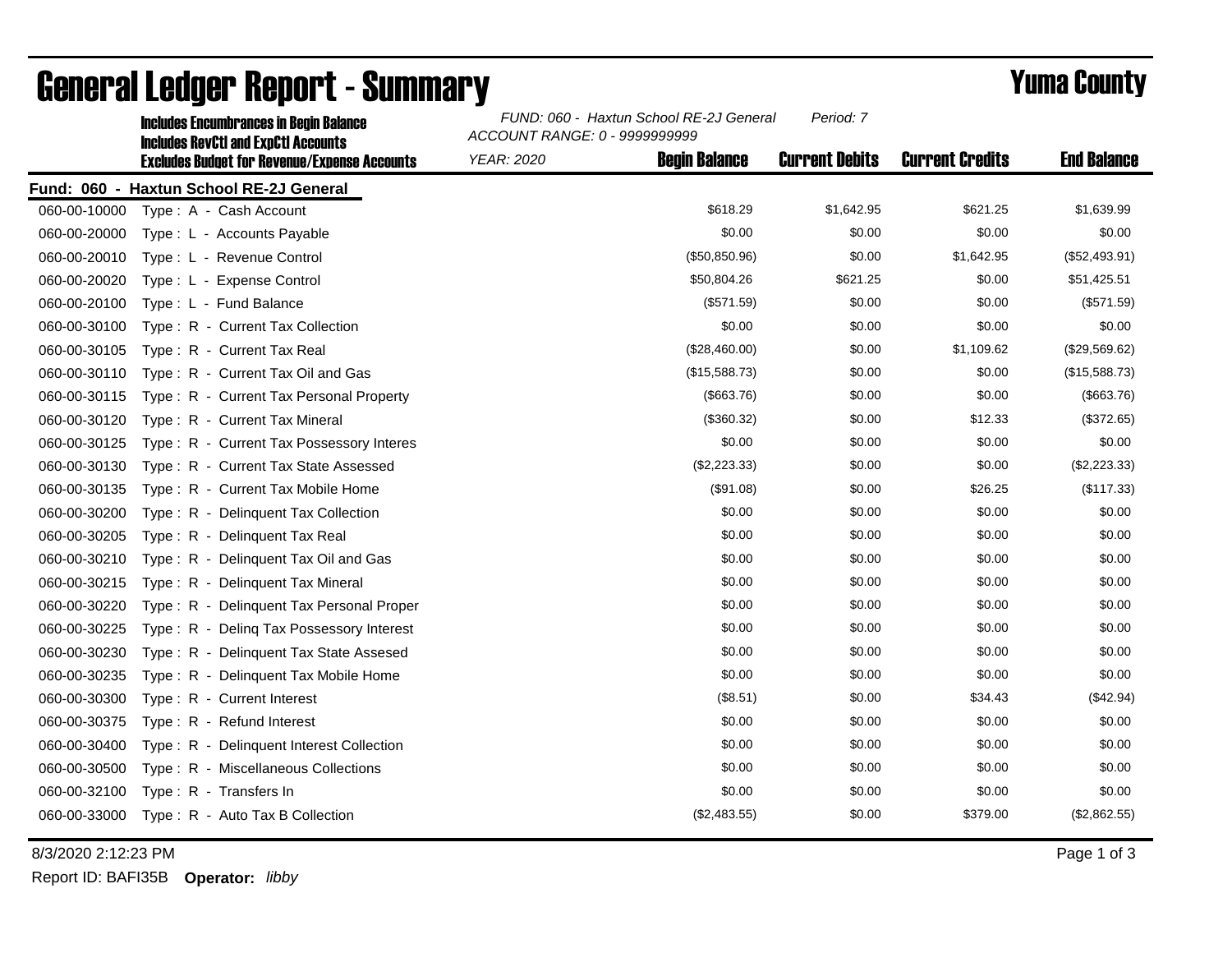|              |                                                     | <b>Includes Encumbrances in Begin Balance</b><br><b>Includes RevCtI and ExpCtI Accounts</b> | FUND: 060 - Haxtun School RE-2J General<br>ACCOUNT RANGE: 0 - 9999999999 |                             |                      | Period: 7             |                                  |                    |
|--------------|-----------------------------------------------------|---------------------------------------------------------------------------------------------|--------------------------------------------------------------------------|-----------------------------|----------------------|-----------------------|----------------------------------|--------------------|
|              | <b>Excludes Budget for Revenue/Expense Accounts</b> |                                                                                             | YEAR: 2020                                                               |                             | <b>Begin Balance</b> | <b>Current Debits</b> | <b>Current Credits</b>           | <b>End Balance</b> |
|              |                                                     | Fund: 060 - Haxtun School RE-2J General                                                     |                                                                          |                             |                      |                       |                                  |                    |
| 060-00-33100 |                                                     | Type: $R -$ Auto Tax A & F Collection                                                       |                                                                          |                             | (\$971.68)           | \$0.00                | \$81.32                          | (\$1,053.00)       |
| 060-00-49100 |                                                     | Type: X - Treasurer Fees                                                                    |                                                                          |                             | \$118.46             | \$2.96                | \$0.00                           | \$121.42           |
| 060-00-49401 |                                                     | Type: X - Transfer Out                                                                      |                                                                          |                             | \$0.00               | \$0.00                | \$0.00                           | \$0.00             |
| 060-00-49500 |                                                     | Type: X - Checks Written / ACH Transfer                                                     |                                                                          |                             | \$50.685.80          | \$618.29              | \$0.00                           | \$51,304.09        |
|              |                                                     | Fund: 060 - Haxtun School RE-2J General                                                     |                                                                          | Totals:                     | (\$46.70)            | \$2,885.45            | \$3,907.15                       | (\$1,068.40)       |
|              |                                                     | <b>Total Fund Revenues:</b>                                                                 | \$1,642.95                                                               | <b>Total Fund Expenses:</b> |                      | \$621.25              | <b>Net Revenue Over Expense:</b> | \$1.021.70         |

## General Ledger Report - Summary **Example 2018** Yuma County